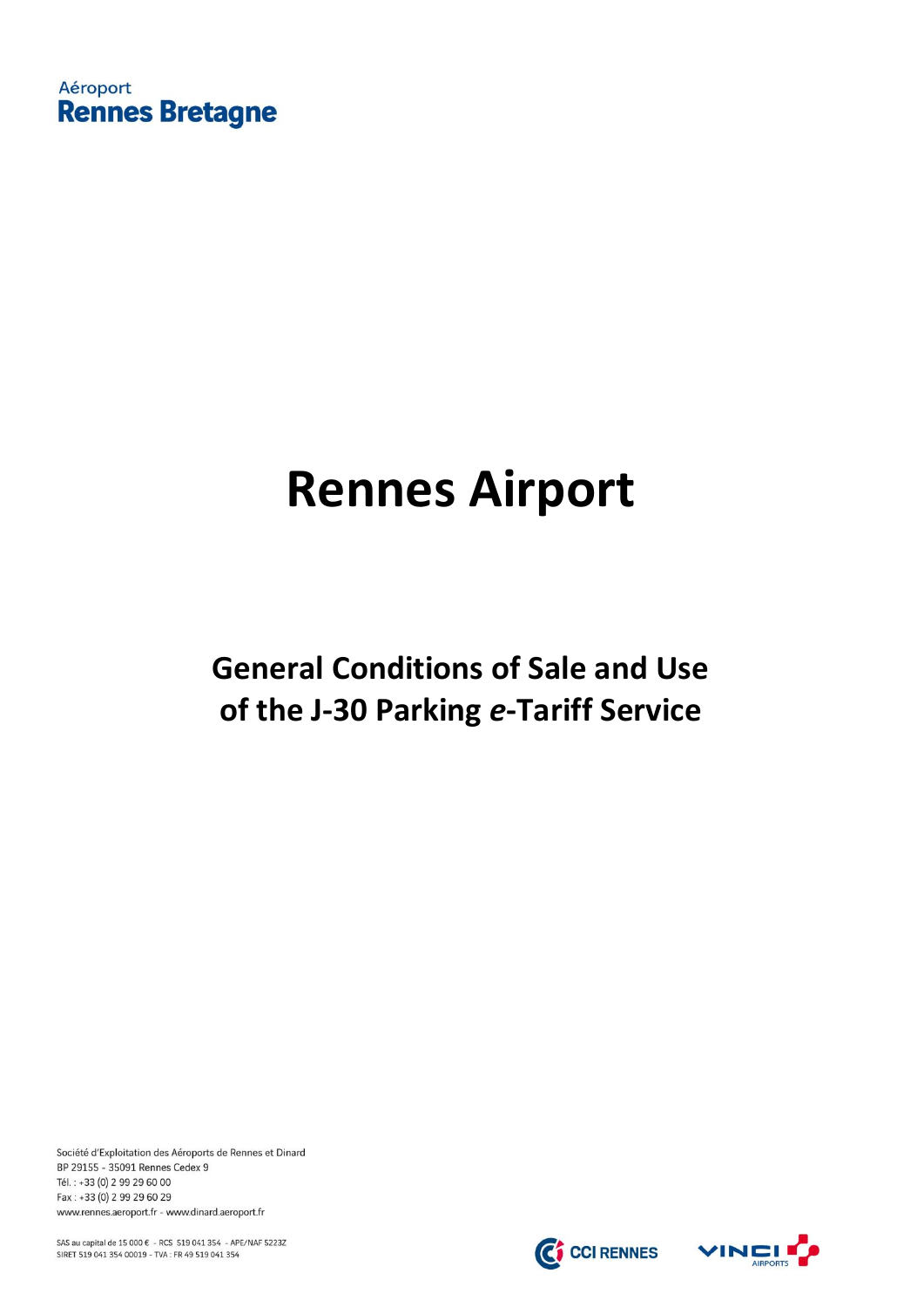### Aéroport **Rennes Bretagne**

These general conditions of sale set out the terms and conditions relating to the J-30 parking *e*-tariff service (hereinafter: "*e*-tariff") at the car parks of Rennes Airport.

Using the tariff implies acceptance of these General Conditions of Sale. These provisions take precedence over any other document.

#### **ARTICLE 1 - Description of the service**

The "*e*-tariff" is a preferential parking tariff that is available only online at the airport's website: [www.rennes.aeroport.fr.](http://www.rennes.aeroport.fr/) It applies to a specific person, date, and duration. The offer is subject to reservation being made **at least 30 days before the departure date of the journey**, and for a minimum parking period of 3 days according to availability on the car parks the day of the departure. It is not a reservation of parking space.

#### **ARTICLE 2 - Conditions for making an** *e***-tariff reservation**

The "*e*-tariff" service is available only on the airport's website: "rennes.aeroport.fr". It requires a form to be filled in online. Once that form has been completed, the user receives an acknowledgement of receipt that must be retained and printed.

Any physical and / or legal person who has the legal capacity to enter into a contract is entitled to use the "*e*-tariff".

The service user must complete the required fields of the reservation form that is available on the airport's website. Rennes Airport reserves the right to refuse the benefit of the "*e*tariff" if the form is filled in using wrong or incomplete information.

All requests shall be approved, subject to:

- the information requested by Rennes Airport on its website being accepted and correct
- the service user indicating prior acceptance of these General Conditions of Sale.

The "*e*-tariff" must be applied for at least 30 days before the date on which the vehicle is expected to arrive at one of the car parks at Rennes Airport (J-30).

The service entitles the user to a car park space at a preferential tariff for a specific period, subject to availability on the day of departure, **subject to a minimum parking period of 3 days from the time at which the vehicle enters the car park**.

Société d'Exploitation des Aéroports de Rennes et Dinard BP 29155 - 35091 Rennes Cedex 9 Tél.: +33 (0) 2 99 29 60 00 Fax: +33 (0) 2 99 29 60 29 www.rennes.aeroport.fr - www.dinard.aeroport.fr



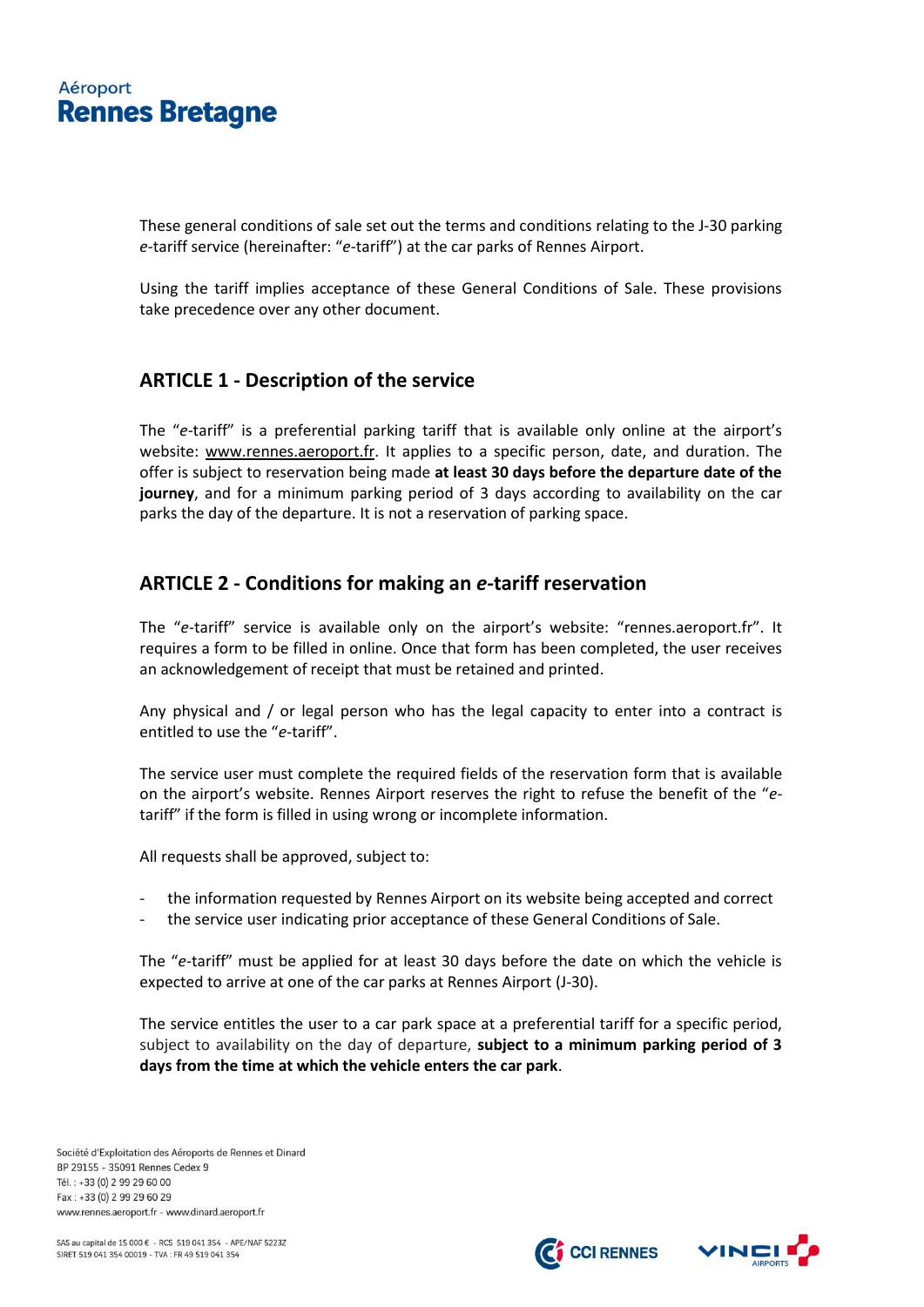

#### **ARTICLE 3 – How to obtain an** *e***-tariff ticket**

To benefit from the J-30 *e*-tariff, **after arriving aboard your flight**, please go to Rennes Airport Reception Desk.

**When you present the acknowledgement of receipt relating to your online form, together with your car park entry ticket, your outbound and return flight tickets, and proof of identity**, you will receive a ticket that applies the J-30 tariff. Reception Desk staff will inform you of how to make payment.

The date of arrival at the car park must be the same as the date given when you made your reservation using the on-line form. If that is not the case, you will not be able to benefit from the "*e*-tariff".

The online form acknowledgement of receipt cannot be exchanged. It is only valid for the "*e*-tariff" service. The acknowledgement of receipt applies to a specific individual, and it cannot be transferred. You must hold an official proof of identity in order to receive the "*e*tariff" ticket.

Reproduction, duplication, or counterfeiting your online acknowledgement of receipt by any means whatsoever is strictly prohibited. Reproduction is prohibited, and shall not give any advantage. The person reproducing the acknowledgement of receipt and the person using that copy of the acknowledgement are liable to criminal prosecution.

#### **ARTICLE 4 – Liability and Insurance**

Car park users are required to comply with the Rennes Airport car parks Rules of Procedure, as well as with the Highway Code. In accordance with article L.121-20-3 of the French Consumer Code, Rennes Airport declines all liability in the event of non-performance or wrongful performance of the service that can be attributed to the user or to a third party unconnected with the service, or in case of *force majeure*.

#### **ARTICLE 5 – Tariff applied**

The tariff owed shall be calculated using the actual times of car park entry and exit. Under no circumstances shall that tariff be calculated on the basis of information given online; that information is for the purposes of declaration only.

Société d'Exploitation des Aéroports de Rennes et Dinard BP 29155 - 35091 Rennes Cedex 9 Tél.: +33 (0) 2 99 29 60 00 Fax: +33 (0) 2 99 29 60 29 www.rennes.aeroport.fr - www.dinard.aeroport.fr

SAS au capital de 15 000 € - RCS 519 041 354 - APE/NAF 5223Z SIRET 519 041 354 00019 - TVA: FR 49 519 041 354